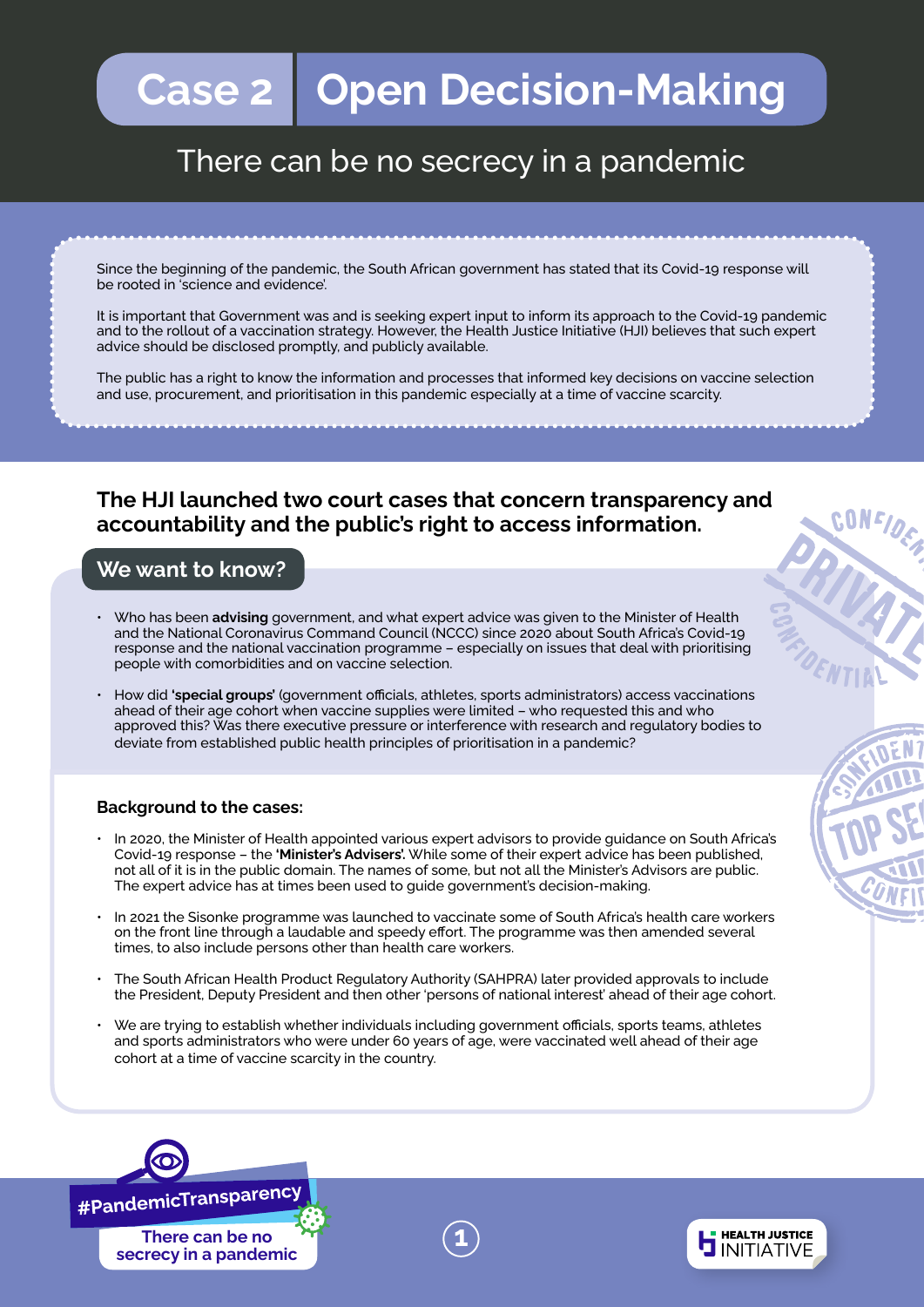# **The case involving the Minister's Advisers and the Expert Advice they provide/d**

### **What is this case about?**

**1.**

Parties: South African Minister of Health, Department of Health Information Officer and Minister of *Cooperative Governance and Traditional Affairs.* 

The Minister of Health and the National Coronavirus Command Council (NCCC) are guided by **the 'Minister's Advisers'** who either serve on various Ministerial Advisory Committees (MACs) or who provide advice outside of formal MAC structures.

Some of the expert recommendations have been published by the Department of Health. Sharing all of the Minister's Advisors names and advice is important to build trust, establish the instances in which advice was provided or not provided; and followed or not.

*This case is essentially about secrecy and the need for timely access to all expert advice in a pandemic.*

### **What is the HJI arguing in its legal papers?**

- Access to information is a Constitutional right. The public has a right to know what the Ministers Advisers recommended.
- That the Minister of Health be directed, for as long as the Covid-19 pandemic remains a declared national disaster and/or a pandemic and/or is endemic to cause all expert advice and recommendations made by the Minister's Advisers to be published timeously.

*We hope to set a precedent so that in future pandemics, this type of information is automatically placed in the public domain in a timely manner.*

### **Why is the publication of the Minister's Advisers details and all related expert advice important?**

- It will make clear who the experts and people who are providing expert advice to our government are, and whether our government has been following their advice.
- It will enable the public to understand the basis on which the Covid-19 pandemic is being managed, and why certain decisions were and are being taken in relation to the vaccine programme especially.

Transparency and access to information are particularly important in the context of a pandemic. If the names of all advisors, their expert advisories and recommendations are not shared, then members of the public will be in the dark as to who advised what and why.

There is no clear reason why, as a general rule, this information should be confidential. Public disclosure is essential for transparency and also acts as a safeguard against misinformation. It is vital for a sound and trust based public health response.

### **Why is this case at Court now?**

Since mid-2021, the HJI has asked the Department of Health to share the names of all experts and to disclose copies of all the expert advice that it had received. The HJI lodged formal requests and appeals through the Promotion of Access to Information Act (PAIA). Because the HJI did not receive all of the information requested, we now have to seek legal recourse from our courts.

## **What is the HJI asking the Court to do?**

The HJI is seeking the disclosure of all the expert advice given to government on the management of the Covid-19 pandemic within 72 hours of its submission, including the names and details of all of the **Minister's Advisers.** 

#### **This includes specifically the advice given on:**

- vaccine selection
- prioritisation (eligibility criteria)
- the decision to pause the use of the Covishield (AstraZeneca-University of Oxford) vaccine in South Africa
- and a copy of the contract and details of the final sale or donation of the Covishield (AstraZeneca-University of Oxford) vaccine.

**2**

**HEALTH JUSTICE JINITIATIVE** 



#PandemicTransparency

**There can be no secrecy in a pandemic**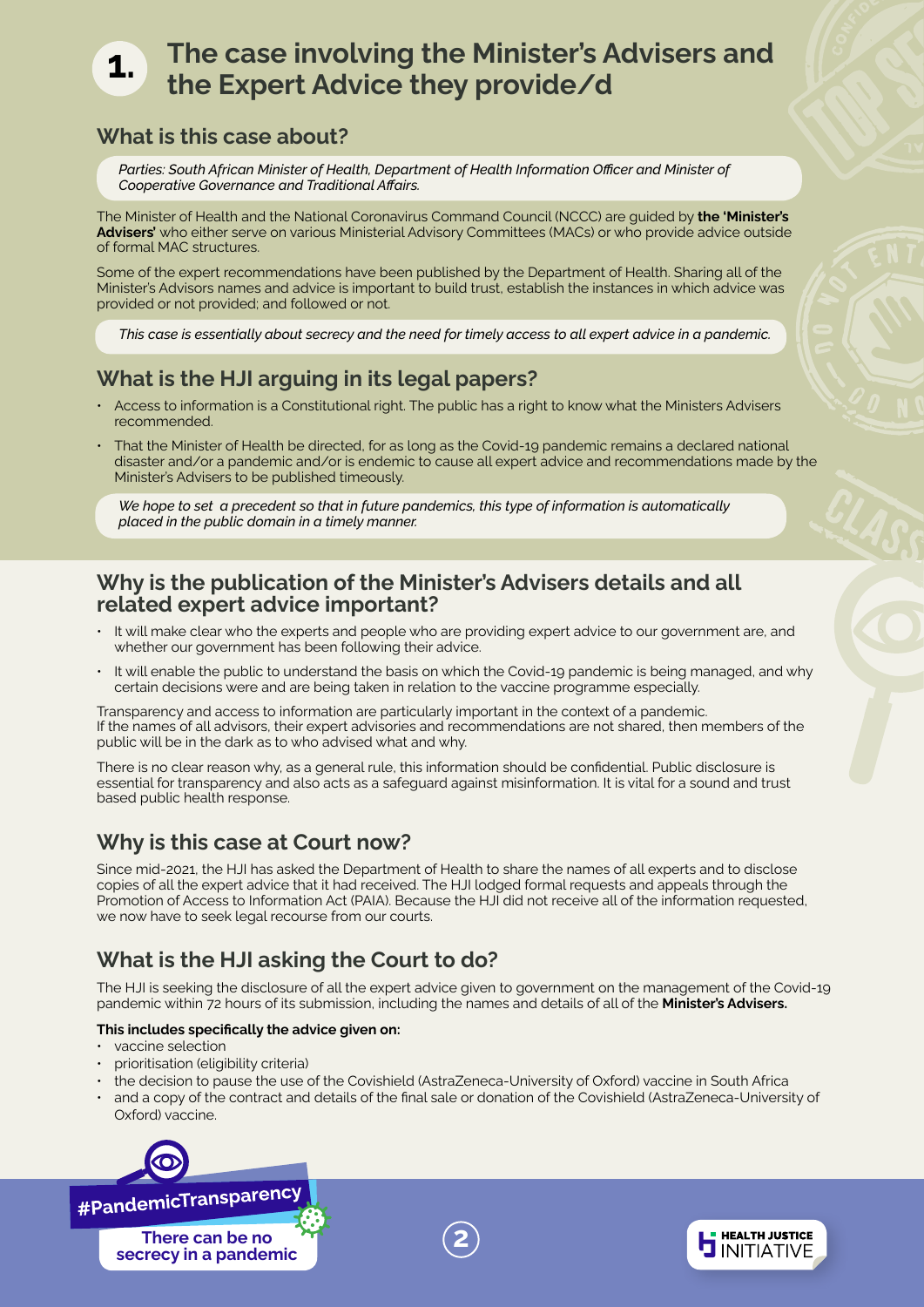# **2. The case involving the Sisonke programme and the decision to authorise early vaccination for special groups (sports teams, sports administrators and government officials)**

Parties: Minister of Health, Information Officer National Department of Health, Minister of Cooperative *Governance and Traditional Affairs, South African Medical Research Council and the Minister of Sports, Arts and Culture.*

### **What is the case about?**

The Sisonke programme is a special research study that consists/ed of a collaboration between the National Department of Health, the South African Medical Research Council (SAMRC) and the Janssen Pharmaceutical Group (the manufacturing group of the 'Johnson & Johnson vaccine').

To vaccinate South Africa's health care workers, urgently and speedily, in early 2021, when South Africa was facing a severe wave of Covid-19 cases, with insufficient access to vaccine supplies, coupled with a government decision to pause the use of the Covishield (AstraZeneca-University of Oxford) vaccine for health care workers, the Sisonke programme was quickly registered as a special 'trial' [an open-label, single arm Phase 3B implementation study] to vaccinate health care workers.

*500 000 doses of vaccines were originally made available as a donation from the Janssen Pharmaceutical Group. Between 17 February 2021 to 15 May 2021 - 479 768 health workers received one dose of a Johnson & Johnson vaccine under the Sisonke programme under Phase 1 of South Africa's national vaccine programme.*

By May 2021, when Phase 2 of South Africa's national vaccine programme commenced, prioritising people over 60 years, several media outlets and others reported that rugby, cricket, soccer, and the SA Olympic teams, including athletes and various sporting officials (and government officials) received or were to receive a vaccine through the Sisonke programme ahead of their age cohort (under 60 years of age).

- *This was at a time of vaccine supply shortages and when only people aged 60 years and older or health care workers were eligible for vaccines in the national roll-out programme as part of 'Phase 1' and 'Phase 2'.*
- *All other persons in South Africa, including those with comorbidities, under 60 years of age, were required to 'wait their turn' (age cohort).*

*This case is essentially about transparency and the decision-making process that allows/ed so called 'special groups' to jump the vaccine queue in a pandemic, when vaccine supplies were not readily available to everyone at the same time.* 

*In a time of vaccine supply scarcity – who should be prioritised and how should that happen?*

### **Why is this going to Court now?**

In 2021 the HJI wrote to the relevant departments, regulatory and research bodies and by mid-2021, the HJI submitted several access to information requests to obtain information related to who exactly benefited from the Sisonke programme and its stock, why, and the related approval processes and/or ethics and regulatory clearances.





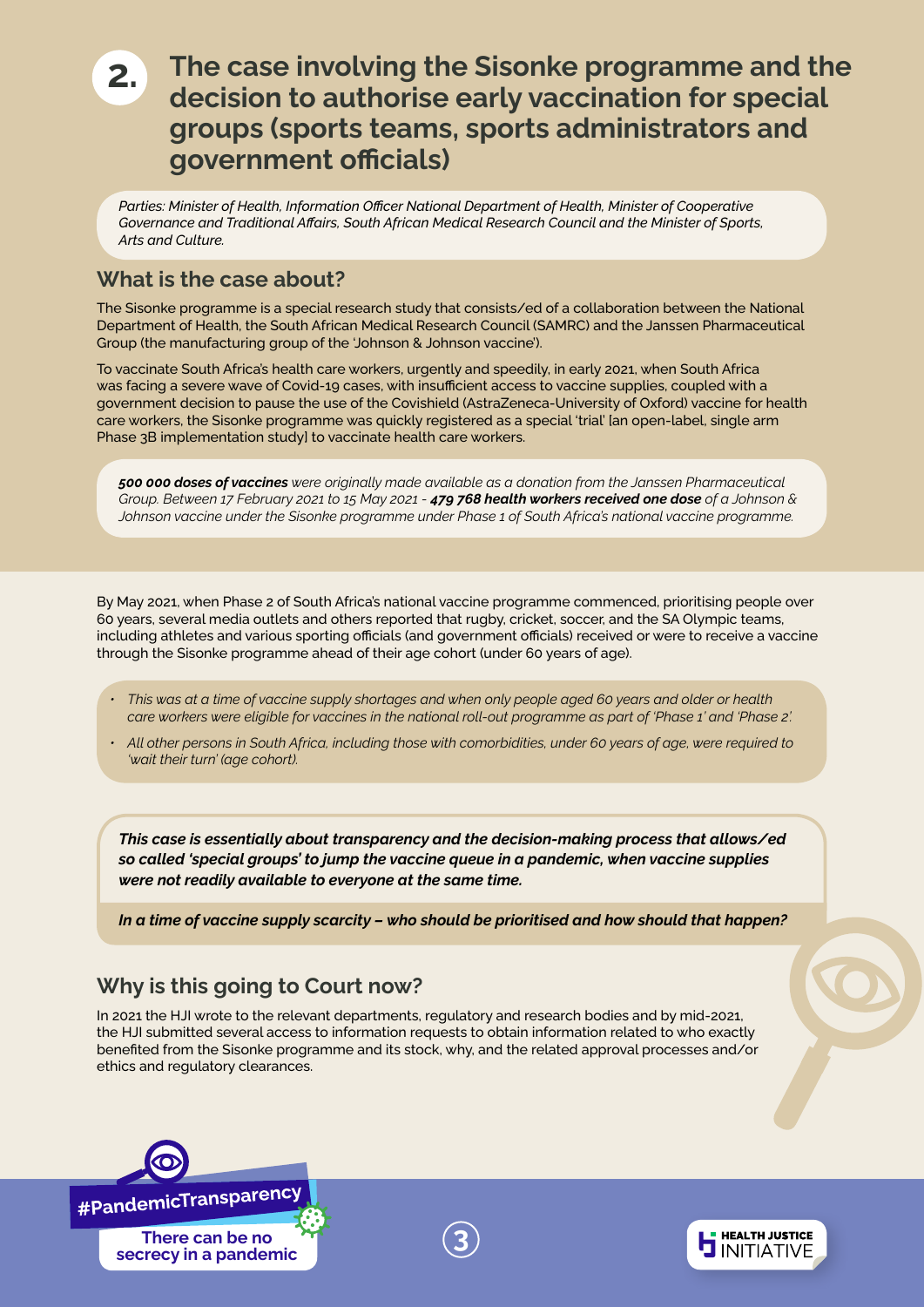### **Elite athletes and 'persons of national interest'.**

#### **In July 2021 the Director-General of Health stated that:**

*" We would like to confirm that the National Department of Health was approached by the Department of Sports, Arts & Culture with a request to support the vaccination of athletes that would be attending the Tokyo Olympics Games that commenced in Japan on 23 July 2021. We also understood that the MRC would be obtaining SAHPRA's approval to expand the Sisonke Phase 3B Open Label Study to include the Athletes in relation to the left-over Johnson &Johnson vaccines. The NDOH was supportive of this as it would ensure the health and safety of the South African delegation attending the Tokyo Olympics."* 

#### **In September 2021 the HJI lodged internal appeals under the Promotion of Access to Information Act (PAIA).**

- The South African Health Products Regulatory Authority (SAHPRA the medicines regulator) responded, and shared documentation (some redacted) by early 2022.
- This included the narrow and limited approval it provided for deviations in respect of the Sisonke programme for 'persons of national interest'.

#### **• SAHPRA provided information to the HJI that showed that:**

- SAHPRA deliberated on multiple deviation or waiver requests for the Sisonke trial.
- In correspondence shared with the HJI, SAHPRA disclosed the redacted minutes of the Clinical Trials Committee (CTC) deliberations.
	- **One committee member noted:**

**"***we have made endless waivers to SISONKE which though initially legitimate creates precedence and might jeopardise our working as CTC if not properly managed now…."* 

- SAHPRA approved and granted a 'waiver' to use 'left-over investigational product' from the Sisonke 1 trial for 'persons of national interest':
	- 'Athletes
	- Coaches
	- Physiotherapists
	- Doctors
	- Other specific technical/essential members of the support team that accompany the athletes'.

### **Why is the decision-making on vaccinating people AHEAD of their age cohort important?**

Government departments and all research and regulatory bodies should have open decision-making processes in a pandemic.

If everyone else under 40 or 35 or 30 years of age in South Africa had to wait for months to be eligible, why should so called 'special groups' not do the same and who decides what a 'special group' is?

- In a pandemic, the public has a right to know if there was any executive interference or special vested interests at play in prioritising the vaccination of certain groups of people (here athletes, sports officials, and government officials) well ahead of their age cohort.
- In the next pandemic and the next single national vaccine roll out programme, we cannot have a situation where people with comorbidities, the elderly and other vulnerable groups, have to wait for their turn WHILE young and healthy athletes (even those not in the Olympics team) and other officials are given preferential access to limited supplies of vaccines. The ethical framework to manage this must be transparent too, and robust.
- In a pandemic, with vaccine scarcity, business, travel and/or sporting interests cannot take precedence over globally accept public health risk and prioritisation principles.